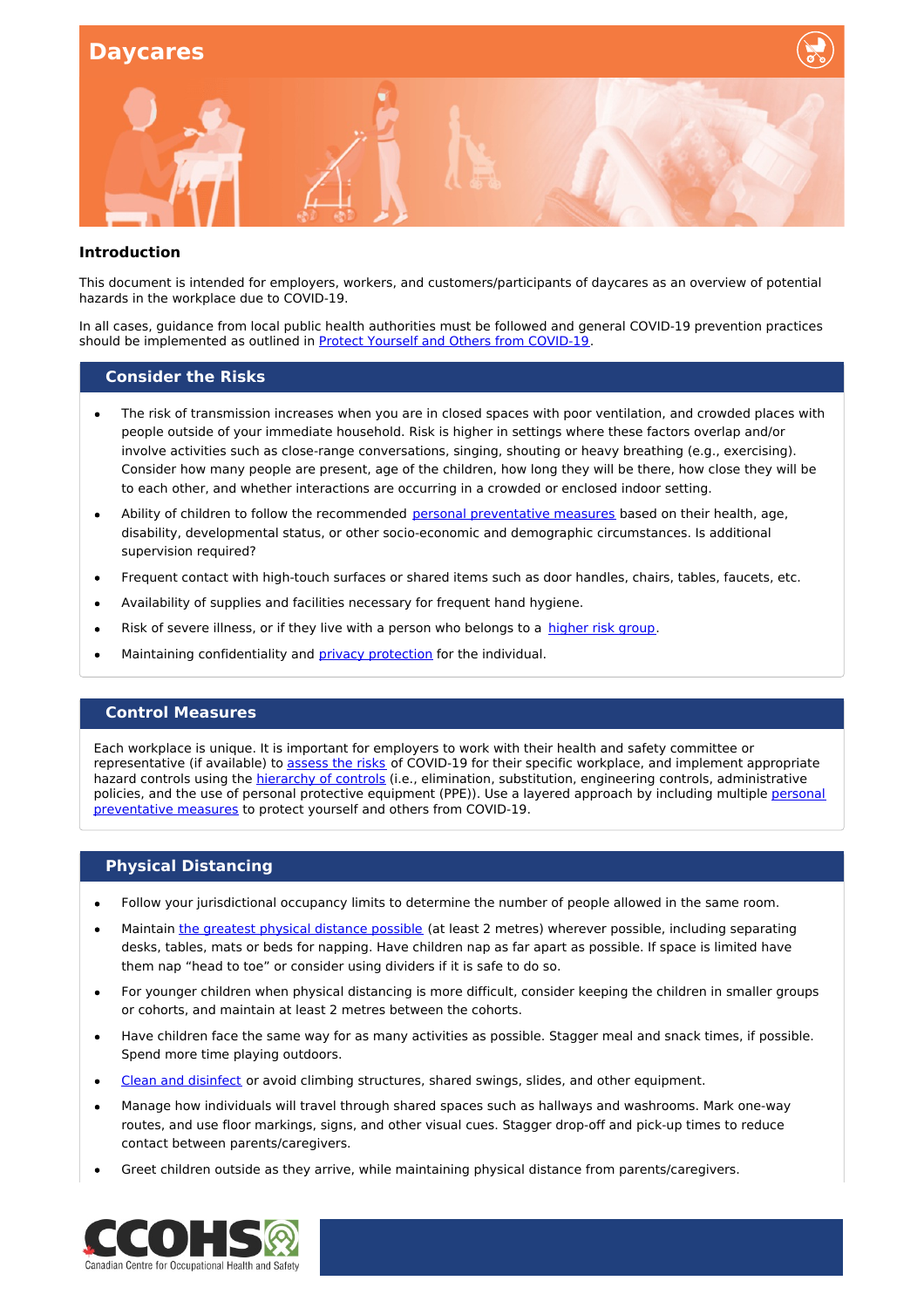- Encourage parents/caregivers to designate the same person to drop off and pickup each day.
- Restrict non-essential visitors.
- Have administrative staff work from home whenever possible.
- Postpone visits to outside places, such as the library.

### **Ventilation**

- Make sure that heating, ventilation and air [conditioning](https://www.canada.ca/en/public-health/services/diseases/2019-novel-coronavirus-infection/prevention-risks/covid-19-improving-indoor-ventilation.html) (HVAC) systems operate properly.
- Increase circulation of outdoor air as much as possible by opening windows and doors or other methods. However, do not open windows and doors if it poses a safety risk.
- Avoid blowing or circulating air from one person to another using powerful portable cooling fans as it might increase the spread of COVID-19. Adjust building ventilation systems and air conditioning units instead.
- Adjust ventilation systems to:
	- Increase filtration efficiency to the highest level appropriate for the system.  $\circ$
	- Increase fresh air flow/percentage of outdoor air (increase percentage of outdoor air in HVAC air  $\circ$ supply, open windows, and doors, etc.).
	- Limit use of demand-controlled ventilation; keep system running at the optimal setting.  $\Omega$
	- Explore the use of portable high efficiency particulate air (HEPA) filtration units.  $\circ$
- Consult an HVAC professional before making changes to the ventilation system(s).

### **Use of Masks**

- Follow the [recommendations](https://www.canada.ca/en/public-health/services/diseases/2019-novel-coronavirus-infection/prevention-risks/about-non-medical-masks-face-coverings.html) for types of masks and ages as issued by your public health [authority](https://www.canada.ca/en/public-health/services/diseases/2019-novel-coronavirus-infection/symptoms/provincial-territorial-resources-covid-19.html). Children under the age of 2 should not wear a mask or face covering. Children between the ages of 2 and 5 may be able to wear a mask if supervised. Children older than the age of 5 should follow the same advice for adults on when to wear a mask.
- Masks should be well constructed and well fitting, covering the nose, mouth, and chin. Encourage people not to touch their face or mask with unwashed hands.
- Masks should not be worn by anyone who is unable to remove the mask without assistance (e.g., due to their age, ability, or developmental status).
- Be aware that non-medical masks have limitations, and improper mask use and disposal can increase the risk of infection.
- Stay informed as guidance is evolving regarding the use of face [shields](https://www.canada.ca/en/public-health/services/diseases/2019-novel-coronavirus-infection/prevention-risks/about-non-medical-masks-face-coverings.html#a7). They are not a suitable replacement for face masks but can provide eye protection.
- Change your mask if it becomes wet or soiled. For example, you may wish to bring a second mask, and store in  $\bullet$ a clean paper bag, envelope, or container that does not trap moisture. Store reusable soiled masks in a separate bag or container. Do not touch the outside of the mask while removing it and wash your hands when you are finished.
- For some children, not being able to see an adults' face and mouth clearly may cause difficulties. Consider using a transparent mask. Staff may also opt for eye protection (such as face shields) when in close physical contact with children. Guidelines or recommendations from your local government or public health [authority](https://www.canada.ca/en/public-health/services/diseases/2019-novel-coronavirus-infection/symptoms/provincial-territorial-resources-covid-19.html) may also apply within the daycare.
- Do not allow the mask to be a hazard to other activities, such as getting caught on moving machinery or playground equipment.

### **Use of Personal Protective Equipment (PPE)**

Continue to use PPE for existing occupational safety hazards and emergencies, as directed by applicable laws

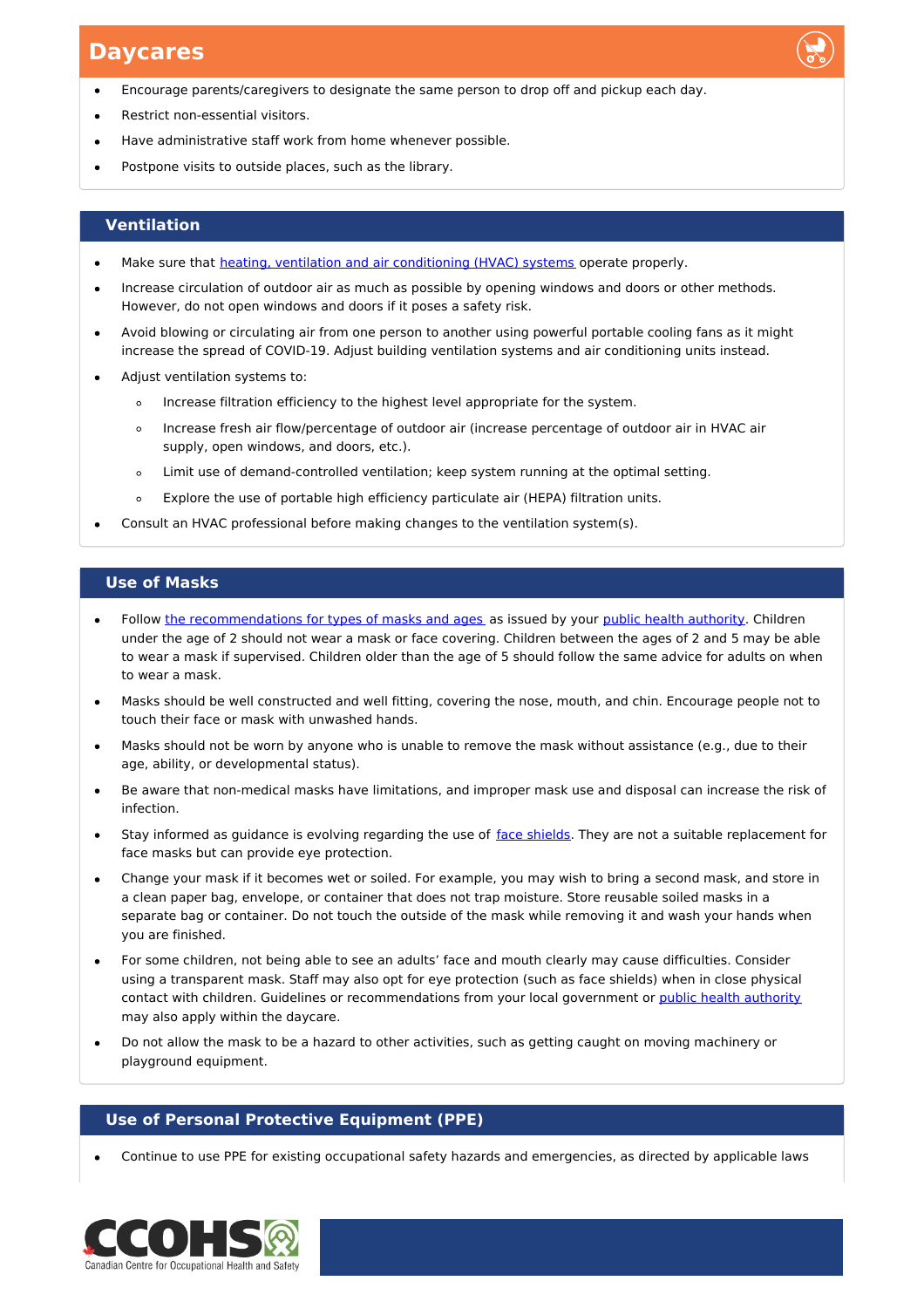

and your employer.

- Situations where PPE may be considered for protection from COVID-19 include:
	- Wearing gloves when cleaning as recommended by the product's safe work instructions or safety data  $\circ$ sheet
	- Wearing disposable gloves when cleaning blood or bodily fluids (e.g., runny nose, vomit, stool, urine)  $\circ$
- If workers will be required to wear PPE, they must be trained on how to wear, work with, care for the equipment, and understand its limitations.
- Clean and disinfect any shared personal protective equipment before you wear it.
- Wash hands before wearing and after removing gloves.

### **Personal Hygiene**

- Promote good hand hygiene and [respiratory](https://www.canada.ca/en/public-health/services/diseases/2019-novel-coronavirus-infection/prevention-risks.html#p) etiquette:
- Cough and sneeze into your sleeve and not your hand. Provide tissues, and dispose of used tissues in plasticlined receptacles.
- Wash your hands frequently with soap and water or use an at least 60% alcohol-based hand sanitizer when soap and water is not available:
	- at the start of shifts  $\circ$
	- before eating or drinking  $\circ$
	- before preparing food  $\circ$
	- after cleaning up meal and snack times  $\circ$
	- $\circ$ after touching shared items
	- $\circ$ after using the washroom, changing diapers, or helping others with toileting
	- $\circ$ after handling garbage, and
	- before leaving your workspace  $\circ$
- Set up hand hygiene stations near the entrance of the facility so children and staff can clean their hands before  $\bullet$ entering.
- Designate a clean and disinfected area for storing food or other items brought from home.
- Employees should change out of work clothes before going home, and clothes should be [laundered](https://www.ccohs.ca/covid19/drycleaning/) as soon as  $\bullet$ possible after every shift.
- Include infection prevention as part of daily lessons and activities, while making sure that content is age appropriate.
- Train all staff on how COVID-19 spreads, the risk of exposure, and the infection control practices in place. Post signage at entrances and other areas as reminders.

### **Daycare Hygiene**

- Develop a cleaning [schedule](https://www.ccohs.ca/covid19/disinfect-touchpoints/) and document when cleaning has taken place.
- Clean and disinfect washrooms frequently and stock with soap and paper towels.
- Disinfect diaper changing areas after each use.
- Choose toys that can easily be cleaned and disinfected.
- Disinfect commonly touched surfaces, shared toys, tables, chairs, plates, cups, door handles, light switches, etc.
	- $\circ$ Use approved hard-surface [disinfectants](https://www.canada.ca/en/health-canada/services/drugs-health-products/disinfectants/covid-19/list.html) that have a Drug Identification Number (DIN). This number means that it has been approved for use in Canada.
	- Read and follow manufacturer's instructions for safe use of cleaning and disinfection products (e.g., wear gloves, use in well-ventilated area, allow enough contact time for disinfectant to kill germs based on the product being used).

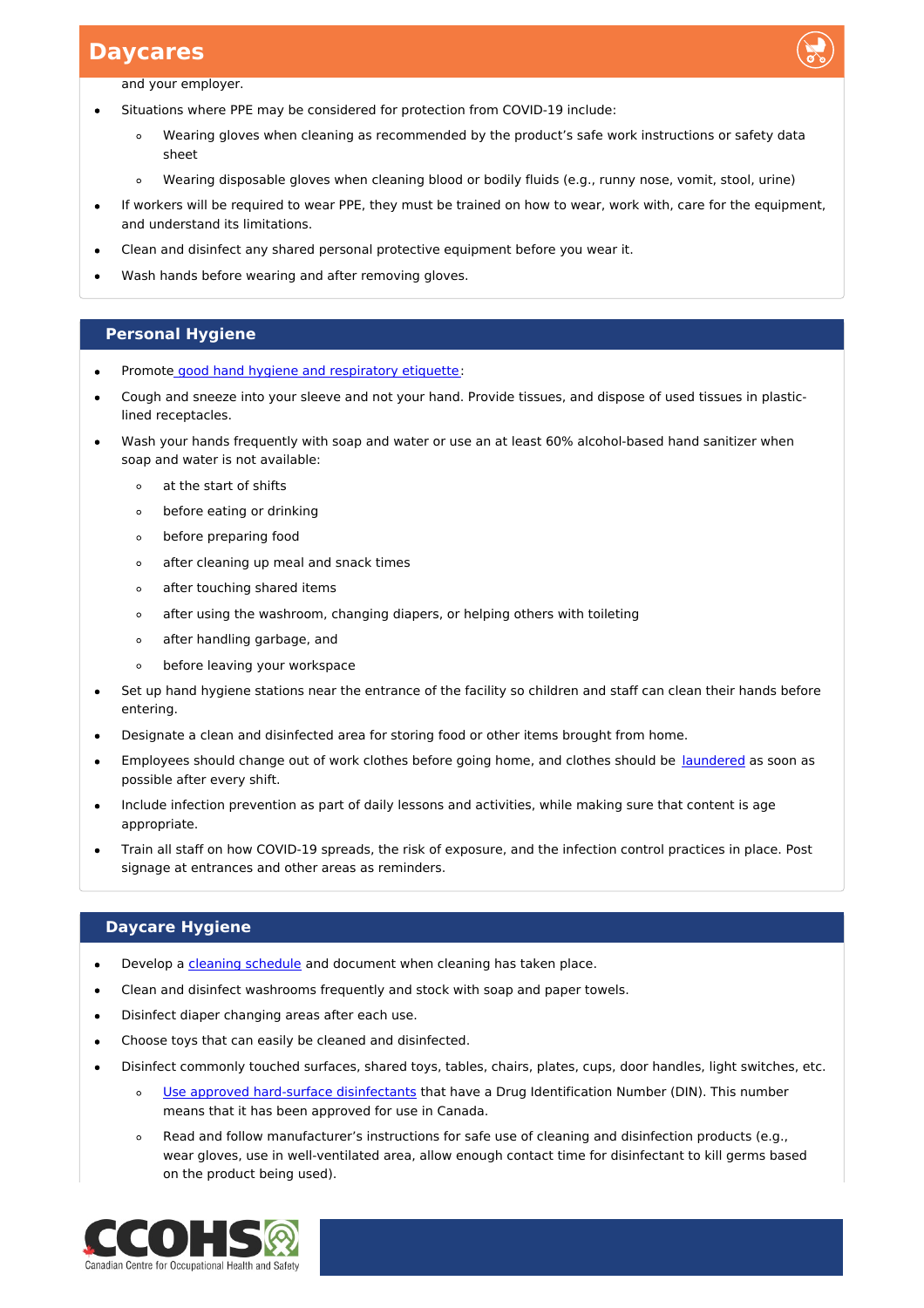

- If approved household or commercial disinfectant cleaning products are not available, hard surfaces can be disinfected using a mixture of 5 mL of bleach (5% sodium hypochlorite) and 250 mL of water. Test surfaces before using a bleach solution. Bleach can be corrosive. Follow instructions for safe handling of bleach.
- Follow the manufacturer's instructions for cleaning high touch electronics (e.g., touch screens, pin  $\circ$ pads, keyboards, tablets). If liquids can be withstood, disinfect with alcohol or disinfectant wipes containing 60% alcohol.
- Use disposable cleaning cloths and gloves.
- Regularly wash and thoroughly dry blankets, face cloths, towels, smocks, bibs, etc., before reusing.
- Promote individual activities or increase the number of toys available to minimize sharing.
- Safely dispose of garbage at least once a day.
- Provide workers with adequate supplies, training on cleaning protocols, and personal protective equipment as needed.

### **Screening and Care**

- Encourage employees to stay home if they are sick or might be sick. Follow self-assessment steps from the Public Health Agency of [Canada](https://www.canada.ca/coronavirus) or your local public health [authority](https://www.canada.ca/en/public-health/services/diseases/2019-novel-coronavirus-infection/symptoms/provincial-territorial-resources-covid-19.html).
- Screen your employees and others before they enter your workplace, following the recommendations provided by your local public health authority. Active [screening](https://www.ccohs.ca/images/products/pandemiccovid19/pdf/covid-screen-tool.pdf) may be legally mandated in some jurisdictions and involves asking questions about a person's health and possible exposures. Use a [checklist](https://www.ccohs.ca/images/products/pandemiccovid19/pdf/covid-screen-tool.pdf) or questionnaire provided by your local public health authority. Follow your [organization's](https://www.ccohs.ca/covid19/rapid-testing/) protocols when using rapid antigen detection tests (RADTs) as part of your active screening process.
- Anyone who does not pass screening should not enter the facility, should immediately wear a mask (preferably a respirator or medical mask, if not available a well-constructed, well fitting non-medical mask), return home (while avoiding public transit as much as possible), contact their health care provider or local public health authority, if required.and follow their advice.
- If a designated person is screening individuals in person, the screener should maintain the greatest physical distance possible (i.e. at least 2 metres) and wear personal protective equipment (gloves, masks, facial or eye protection, etc.) as appropriate.
- Information will also be required to support contact tracing. At a minimum, ensure that employee, children and essential visitor names and contact information is collected, updated, accurate and available. Be prepared to identify the location where individuals were working and who they may have come into contact with before the onset of any symptoms or a COVID-19 test.
- Review your procedures for responding to a sick person at work:
	- Continue to encourage workers and others to self assess and report any symptoms, even if mild.
	- Ask workers to self isolate, wash or sanitize their hands, and immediately wear a mask (preferably a respirator or medical mask, if not available a well-constructed, well fitting non-medical mask) (preferably a medical mask) until they can return home.
	- If the sick person is a child, contact their parent/caregiver to take them home immediately and to seek  $\circ$ appropriate medical attention. In an emergency, individuals may need to be sent directly to the hospital.
	- Consider preparing a separate area away from others in advance, such as the first aid room, an empty  $\circ$ office, or a seat behind a barrier if space is limited.
	- Call 911 for assistance if the sick person is severely ill (such as difficultly breathing or chest pain).  $\circ$
	- Clean and disinfect any surfaces or items that the sick person has contacted. Close off all areas the  $\circ$ person used or was in. Consider common areas (e.g., washrooms), and any shared items (e.g. touch screens).
	- Increase air circulation in those areas by using the ventilation system or by opening doors and  $\Omega$ windows.